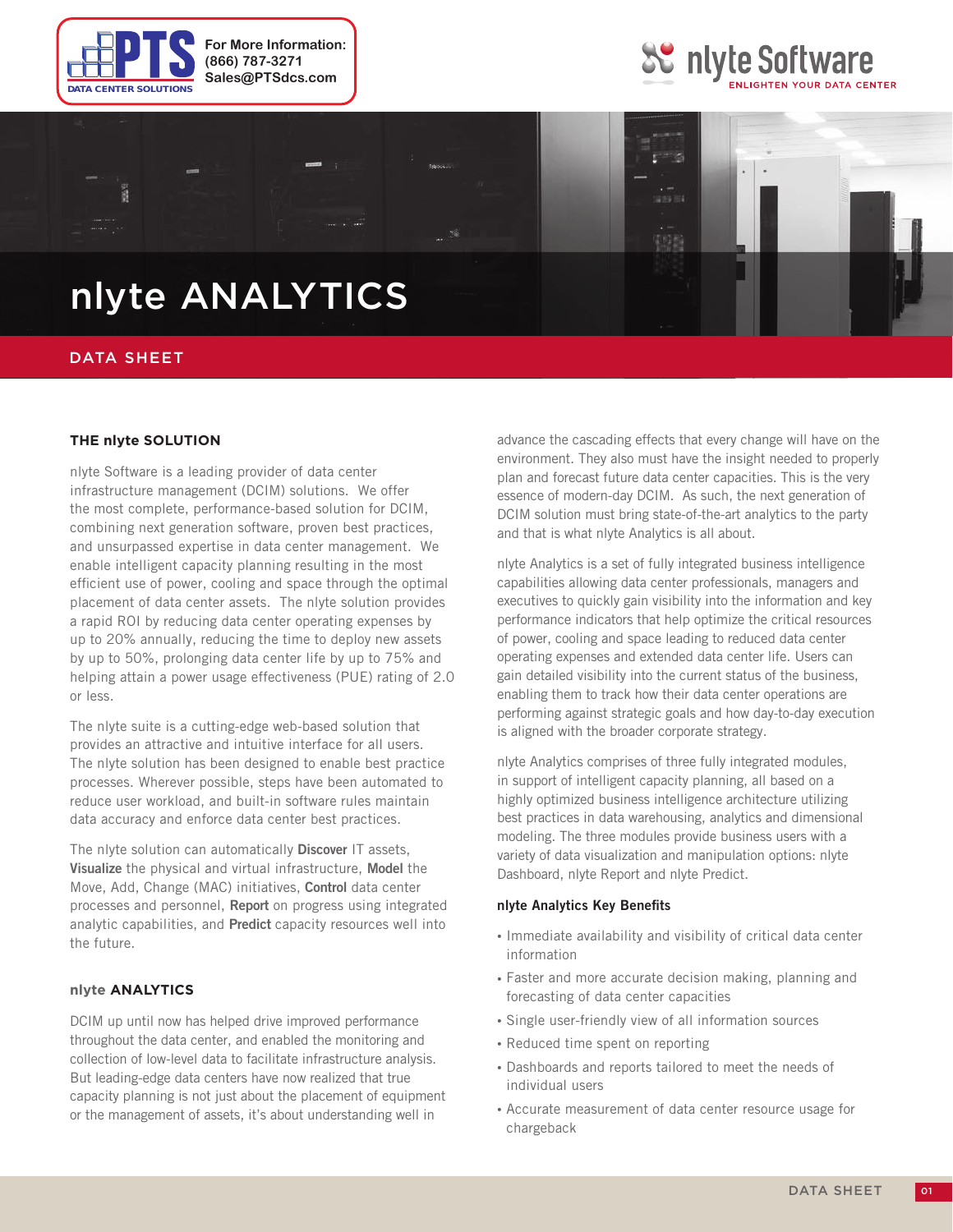



#### **FIGURE 1. nlyte Main Operational Dashboard**

The nlyte Main Operational Dashboard shows the asset breakdown, space utilization, power utilization, cooling utilization, network utilization, utilization to date for space, power, cooling, network connections and virtual servers, and move, add, change metrics.

# 2301 **KIRT** 3288 2511 Roam I<br>Rasm I E304-005 93.62% 60.00 %  $0.00$  9 10.00%

#### **FIGURE 2. nlyte Space Capacity Dashboard**

The nlyte Space Capacity Dashboard shows available U-space over time for the dates and location selected, average monthly decline/growth rate for the time period and contiguous U-space available.

#### **nlyte DASHBOARD MODULE**

The nlyte Dashboard makes available a number of pre-defined dashboards which, through state-of-the-art data visualization, provide senior management the critical operational metrics required to manage today's sophisticated data center facilities. Users can, for example, see a high level roll-up of capacity data for power, cooling, space and network connections across an entire data center estate, incorporating full drill-down and time-series analysis. Users also retain full flexibility to create, deploy and maintain their own dashboards using the nlyte Dashboard Manager, which provides the ability to create customized management dashboards using an easy to understand wizard-driven, drag-and-drop interface and an extensive array of data visualization components such as gauges, charts and maps.

In addition to the nlyte Main Operational Dashboard, a user can select a number of capacity dashboards, asset dashboards, and workflow dashboards.

#### **nlyte Capacity Dashboards**

- • Space
- • Power
- • Cooling
- • Network

#### **nlyte Asset Dashboards**

- Asset Inventory
- • Top Power Consumers
- Asset Ownership

#### **nlyte Workflow Dashboards**

• General Workflow Operation

#### **nlyte Dashboard Key Features**

- Built-in business intelligence reporting and analytics engine
- Pre-defined and user-defined dashboards
- State-of-the-art data visualization
- High-level roll-up and full drill-down of capacity data

#### **nlyte Dashboard Key Benefits**

- • Visibility into key performance indicators
- Helps optimize critical resources of power, cooling and space
- Tracks how data center operations are performing against strategic goals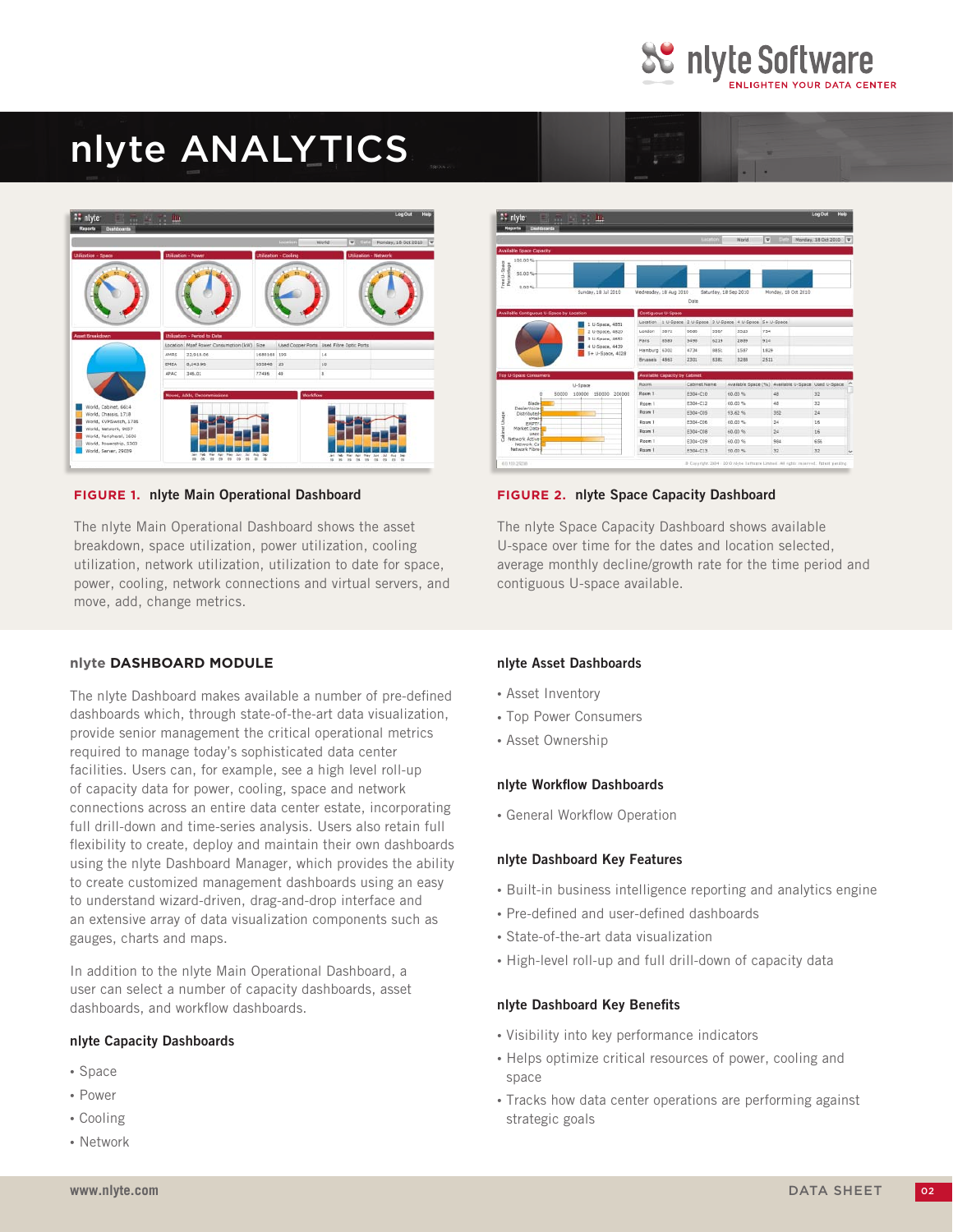



**FIGURE 3. Data Center Capacity Report**

This report shows data center capacity including assets, heat, power, cooling, space, and network connectivity.

# **nlyte REPORT MODULE**

nlyte Report provides detailed business intelligence to support daily operations, ongoing management and strategic planning. nlyte Report gathers operational data from business activities to build a growing resource of metrics. Using your preferred reporting tool, you can extract this data and present it as valuable information to help you understand and manage your data center.

nlyte Report provides a library of standard reports. These will provide you with vital support for your critical decision making:

- **Trending and forecasting reports:** nlyte Report enables you to manage assets over time; showing you how you have been using the assets in your business and predicting the effects if you continue to do so.
- • **Capacity planning:** nlyte Report gives you immediate insight into the status of your resources, such as network connections, usage, cooling and space within rooms and cabinets; showing you what is in use and what is available immediately.
- • **Contingency planning:** nlyte Report enables you to understand the relationships between assets and the implications of possible events; showing you dependences between devices and the knock-on-effects of device failures.

nlyte Report also provides the ability to create custom, userdefined reports



## **FIGURE 4. Cabinet Capacity Report**

This report provides detailed information regarding cabinet weight, heat, power, cooling, space and network connectivity.

### **nlyte Standard Reports**

- • Cabinet Capacity and Utilization Reports
- • Cable Reports
- Data Center Capacity and Utilization Reports
- Data Center History and Forecast Reports
- • Equipment Breakdown Reports
- Inventory Reports
- • Move, Add, Change Reports
- Network Usage Reports
- nlyte Quarterly Licensing Report
- PDU Reports
- Power Infrastructure Reports
- Workflow Service Requests Reports

#### **nlyte Report Key Features**

- Built-in business intelligence reporting and analytics engine
- Pre-defined and user-defined reports
- Automatic report generation and delivery
- Real-time analytics for heat and power

#### **nlyte Report Key Benefits**

- Faster, automated report delivery
- Easy to create user-defined reports
- Quicker chargeback recovery